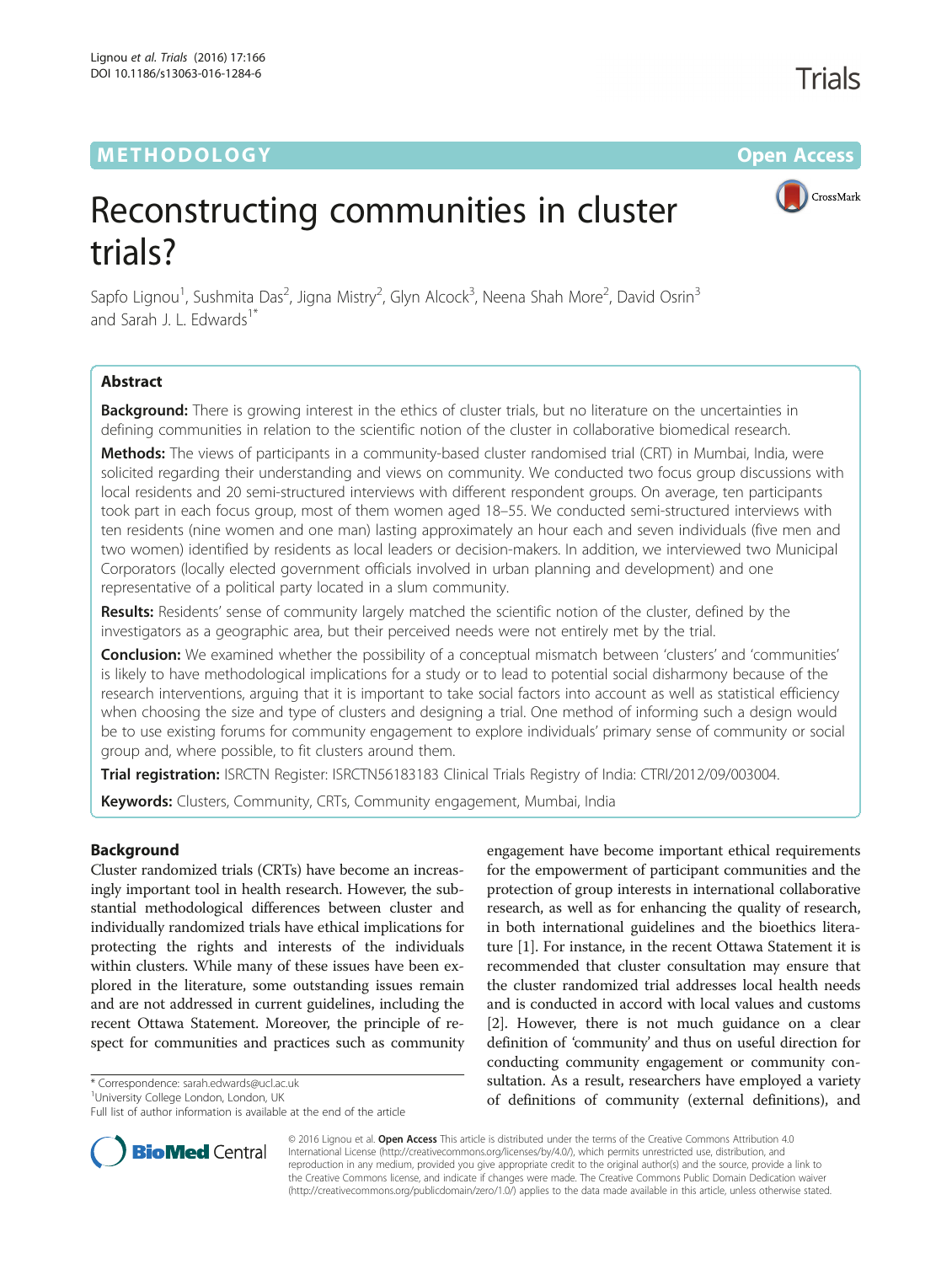utilized different practices and procedures, to secure the ethical conduct of their research [\[3](#page-9-0)].

The choice of clusters to recruit into trials may be influenced by a number of factors, including ease of recruitment and type of intervention to be evaluated. Clusters usually have geographical boundaries, although this is not always necessary. For statistical efficiency, it is important to keep the size of the cluster, in terms of participants, as small as is feasible.

The importance of communities and their protection in strengthening the ethics of international collaborative research is increasingly highlighted [[4\]](#page-9-0), but there has been debate about the meaning of the term 'community' and its specific normative significance. As a result, various definitions of community have been employed by researchers (for instance, in public health programmes and policy, community is where prevention and intervention take place [\[5](#page-9-0)]), and different practices have been used to consult or engage communities [\[3](#page-9-0), [6](#page-9-0), [7](#page-9-0)]. In general, community theorists agree that community indicates 'a sense of belonging together' [[3](#page-9-0)], and may refer to a group of people with common characteristics, such as race, religion, profession or living in the same locality [\[3, 8-11](#page-9-0)].

There are often important differences between internal and external definitions of community: the way in which the members of a community define it and the way in which it is defined by others [\[12\]](#page-9-0). This dissonance between health investigators and researched communities can lead to dispute [\[13\]](#page-9-0). As Marsh et al. noted, in international collaborative research, definitions of community are usually made externally, based on the aims and context of a study (involving, for instance, groups of people with a certain disease or risk factor, those served by a particular health facility, living in the same geographical locality or having a legitimately elected leadership [[3, 14](#page-9-0)–[21](#page-9-0)]). People's definitions of community have rarely been explored [\[3, 20](#page-9-0)].

Previous studies have shown that participants' definitions of community do not necessarily coincide with those used by scientists. For instance, in a community consultation for emergency research, the authors found that researchers considered 'PAD Trial community' to mean persons of a specific age, those with a potential for cardiac arrests and within a geographically defined region (building or unit), while participants had a different view of their community [\[3\]](#page-9-0). Researchers in a recent vaccine trial found that participation established mechanisms for information sharing and created relationships between participants, but excluded other members of the same village [\[14\]](#page-9-0). Many discussions on protection of vulnerable groups in health research, and on guidelines for protection of indigenous communities in genomic research, have also been based on the fact that individuals' rights and interests had been violated in the past by

involuntary consideration of members of the groups studied [\[13](#page-9-0)].

A CRT involving informal settlements (slums) in Mumbai, India, presented us with an opportunity to consider some of these issues specifically in relation to cluster trials. Our objective was to examine the uncertainties in defining communities (by taking into account that there is a variety of definitions of community) in relation to the notion of the scientific cluster (taking into account that clusters are defined by methodological and practical concerns of the research proposal). We aimed to inform the idea of community in CRTs by developing an understanding of participants' definition of community and the factors that help shape their views. We investigated whether residents' sense of community matched the scientific notion of the cluster, defined by the investigators as a geographic area. We considered whether the possibility of mismatch was likely to have methodological implications for the study (beyond a simple statistical adjustment traditionally called the intra-cluster correlation coefficient, ICC), as well as present ethical challenges such as stigmatization of vulnerable groups, potential social disharmony because of the interventions in the study and political difficulties for any cluster representative. If there were differences between scientific and lay views, a cluster trial might create social and political conflicts by artificially dividing pre-existing communities or by forcing together different factions in the same cluster and offering interventions and shared resources only through coerced collaboration.

In examining participants' idea of community, we wanted to explore how, in practice, to determine the meaning of the concept of 'community' in different contexts (that is, participants' particular conceptions of community in different studies being conducted and among different populations with different conceptions of community) and how researchers should take into account these conceptions in determining clusters in their studies.

## Methods

#### Setting

Half of Mumbai's 12.5 million inhabitants live in informal settlements (Officer of the Registrar General & Census Commissioner, Director of Census Operations Maharashtra: Census of India 2011. Provisional population totals: paper 1 of 2011: Maharashtra. New Delhi: Ministry of Home Affairs, Government of India; 2011). Slum dwellers are worse off than those living in more conventional housing with respect to most health, nutrition and population indicators. About one-fifth of slum homes have a private toilet, 31 % of residents have completed 10 years of education, and the total fertility rate is below the replacement threshold at 1.9 (Government of India Ministry of Health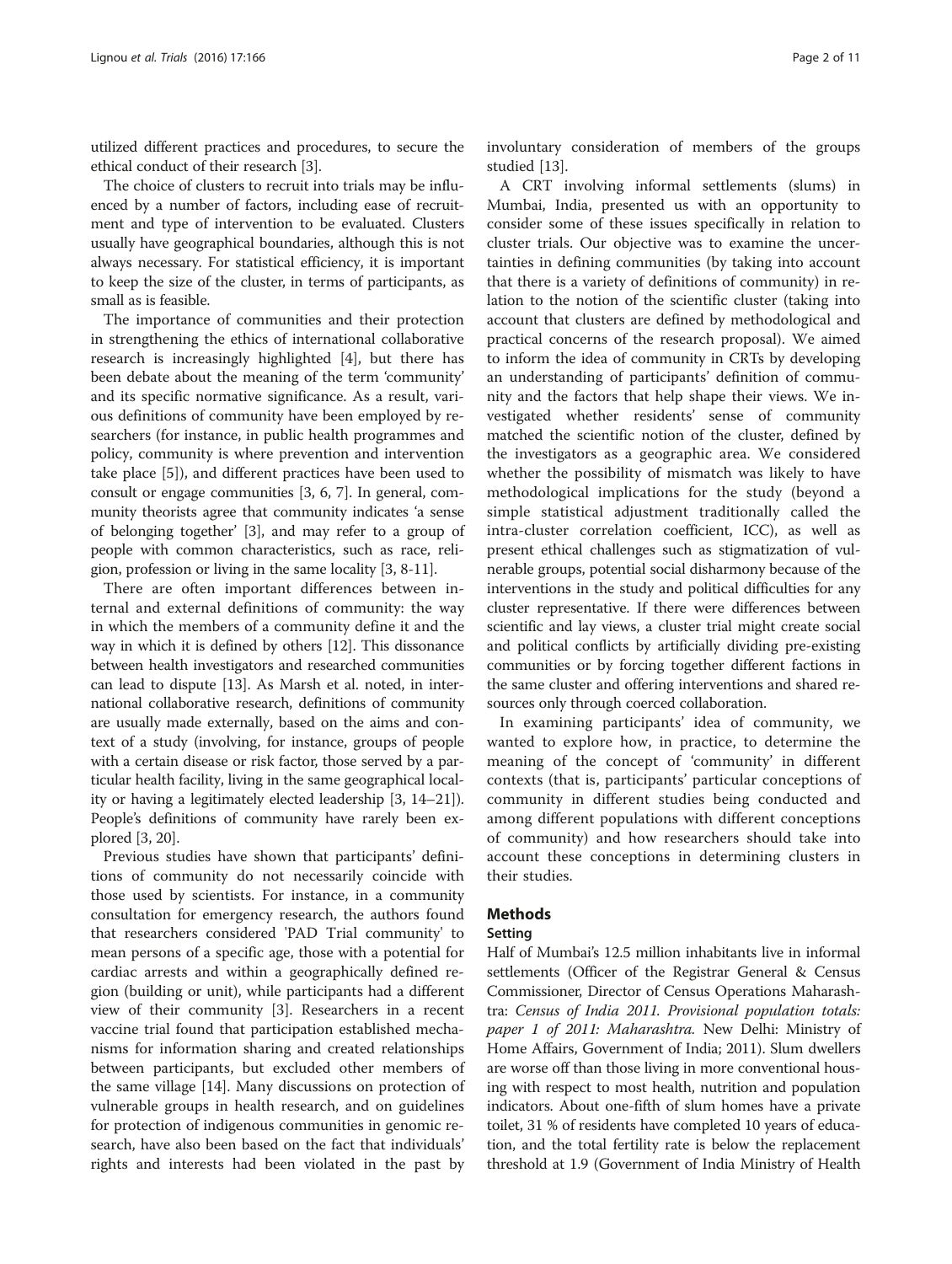and Family Welfare: National Family Health Survey, India (NFHS-3 2005–06), and Mumbai: International Institute for Population Sciences; 2007). The city is divided into 24 municipal wards for administrative convenience. Of these, M East ward has the lowest literacy rate (66 %), the highest infant mortality rate (66 per 1,000), the poorest human development ranking (0.05) and a high proportion of slum settlements. L ward is ranked second lowest, with a human development index of 0.29, and both of these vulnerable wards have large migrant populations, low and insecure levels of livelihood activity, large-scale unauthorized housing and poor education and health facilities.

For these reasons, M East and L wards were selected for a CRT of an intervention to improve the health and nutrition of women and children through community resource centres [\[22\]](#page-9-0). The trial involves 40 informal settlements, each having approximately 600 households: 20 areas were allocated to have community resource centres and 20 acted as controls. Allocation was done in three blocks of 12, 12 and 16 communities. Resource centres were set up in three phases, of 6, 6 and 8 centres, respectively, with six-month intervals between the start of each phase.<sup>1</sup> The centres were set up to act as bases for collection and dissemination of health information, provision of services and referral of individuals and families to appropriate services. The effects of the intervention will be evaluated against indicators of maternal health and infant feeding, women's reproductive health, violence against women and children and childhood nutrition. Outcomes will be compared with those in the 20 control settlements.

## Data collection

Within the trial activities, we collected qualitative data to understand participants' perceptions of community and the factors that shaped their views. Participants were also asked about preferred methods of consultation, representation and their satisfaction with methods actually employed in the study. Answers to these questions may have practical implications for cluster trials, but will be the focus of another paper due to the constraints of word length and the importance of the issues. We recruited participants from across several intervention and control clusters in order to involve residents with different socio-economic and demographic backgrounds. Data collection took place between August and October 2012. Separate semi-structured questionnaires were designed to guide the focus group discussions and individual interviews. They were developed iteratively through conceptual discussions between SL, SJLE, DO, SD and GA, a multidisciplinary team with backgrounds in medicine, research ethics, social sciences and both quantitative and qualitative research methods. Discussions focused on the general content, topics of interest and the structure of individual questions. SL and JM (a local translator/research assistant conversant with the study objectives and underlying concepts) piloted and refined the questionnaires to familiarize themselves with the meaning and flow of questions and to ensure that translations were comprehensible. The researcher/ translator felt more comfortable orally translating from questionnaires in English to local languages during data collection.

The questionnaires were divided into broad sections on respondent background, understanding of community, community health, perceptions of risk (associated with participation in a cluster trial), representation (by decision-makers) and understanding and acceptance of community-based research. The section on community was designed to explore how respondents understood and described the concept and meaning of 'community', based on their experiential knowledge of living in a Mumbai informal settlement. Given their complexity, discussions about uncertainty and risk associated with participating in community-based research trials were developed more in interviews with decision-makers and group discussions with residents than in individual interviews with residents.

The aim of the focus group discussions was to obtain a broad sense of residents' understandings and views on community, health and community-based research, and the individual interviews to explore themes in more detail, drawing upon individuals' experiences of inclusion in the cluster trial. Potential respondents were identified by community organizers, word of mouth or casually during fieldwork in their communities. SL and JM conducted all group discussions and individual interviews. The focus groups were held in SNEHA community centres, the in-depth interviews with residents in their homes, and the interviews with decision-makers in their homes or offices.

We conducted two focus group discussions with local residents and 20 semi-structured interviews with different respondent groups. On average, ten participants took part in each focus group, most of them women aged 18–55. We conducted semi-structured interviews with ten residents (nine women and one man) lasting approximately one hour each, and seven individuals (five men and two women) identified by residents as local leaders or decisionmakers. In addition, we interviewed two Municipal Corporators (locally elected government officials involved in urban planning and development) and one representative of a political party located in a slum community. We obtained informed consent from each participant prior to interview. Interviewers explained the purpose and scope of the study and gave participants an information sheet and consent form in Hindi. We sought verbal consent because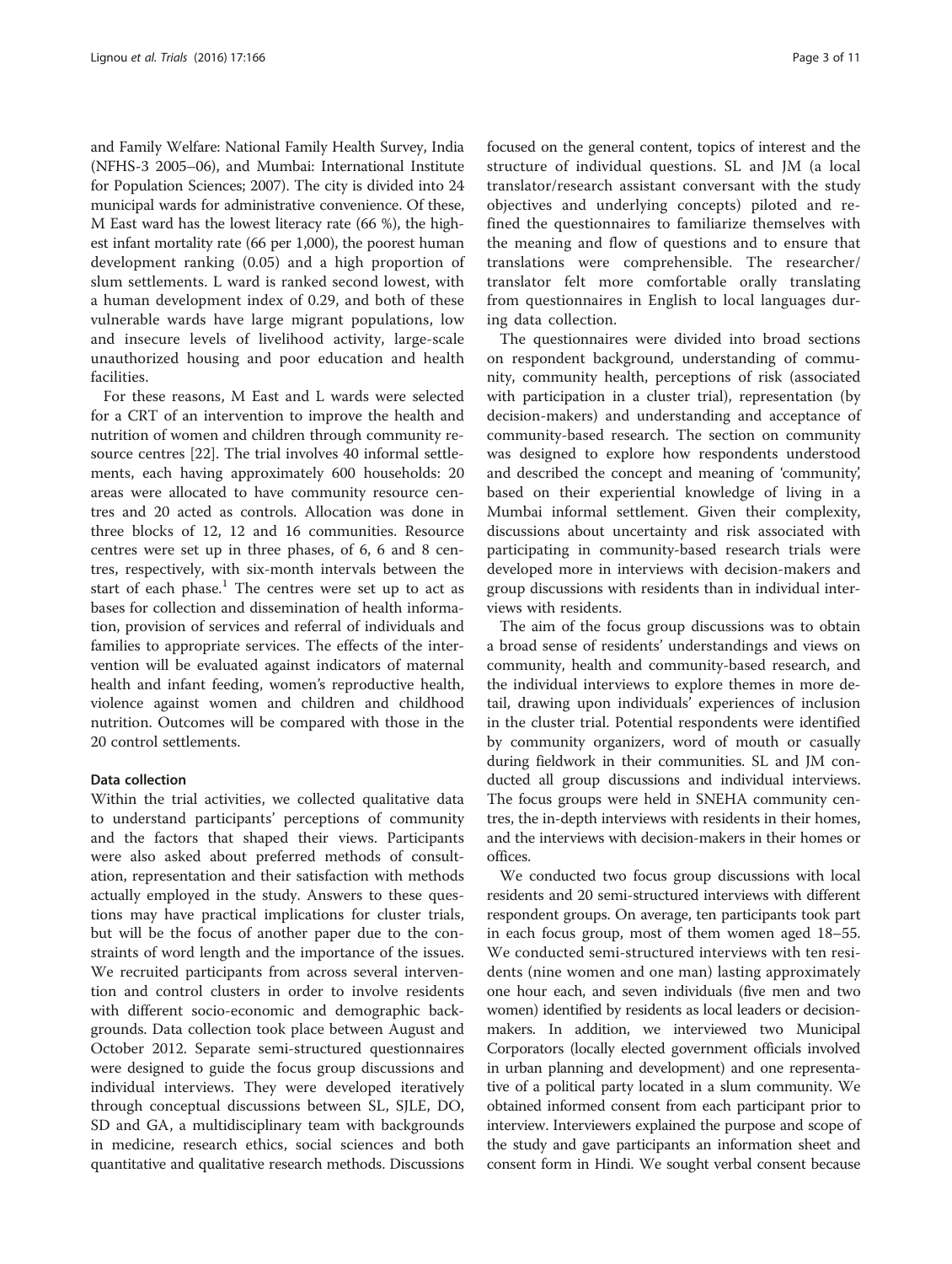the interviews did not include sensitive issues, confidentiality was assured and participants favoured it. Any identifying information was anonymized in interview transcripts. Data collection ceased once it was felt that no new themes were emerging or that concepts and categories appeared to be sufficiently explored.

Each interview was audio-recorded and subsequently translated and transcribed in English. Care was taken to minimize misinterpretation from changes in meaning or bias during the translation process [[23\]](#page-9-0). Interview transcripts included a paragraph describing the background, setting and process of the data collection activity. GA reviewed initial transcripts to check for quality and suggest improvements in data collection.

#### Data analysis

SL reviewed individual interview transcripts and discussed them with SJLE in order to identify key emergent themes. These were used to inform subsequent data collection and in the development of early analysis. Thematic data were entered into a spreadsheet in Microsoft Office Excel and organized into columns of cases and rows of transcribed data excerpts. Given the relatively small number of participants, data were manually analysed using a thematic analysis approach [\[24\]](#page-9-0). After numerous further reviews of the transcripts by SL, the findings were discussed with DO, SD and GA. These discussions encouraged greater interrogation of the data from different conceptual and philosophical positions. Several drafts of the analysis were written by SL and SJLE, providing the opportunity to further refine the themes and provide a fairly rigorous interpretative framework with which to conceptualize and present the findings.

#### Ethical approval

The study was approved by the Multi-institutional Ethics Committee of the Anusandhan Trust in March 2010.

#### Results

Many respondents did not immediately identify with the term 'community' and some struggled to understand the questions: When we talk about 'community' how do you think of it? What comes to your mind? As a result, the interviewer sometimes prompted the respondent with the idea of community as being geographically based, which invited a closed choice. This may have suggested that respondents were unsure of what constituted their community or that the idea of community did not always sit comfortably with those who live in mixed ethnic and racial groups where there might have been a history of discord. In addition to notions of community, which related directly to the scientific idea of a geographically bound cluster, respondents were asked specifically about community relations to help interpret their uncertainty, and for any additional functional conceptions of community.

The transcripts yielded four main themes describing notions of community: participants living in a locality; social cohesion; shared problems or projects; and the moral status of groups. While these ideas offered a mixed definition of community, the responses at least suggested a common denominator: a shared identity with others. On top of this idea, other different and sometimes inconsistent thoughts on community seemed to emerge, suggesting that respondents were using the term flexibly to suit their different needs and preconceptions.

#### Community as people living in a locality

Almost all respondents included a geographical element in their definitions. "… I consider everyone to be my community. The people who stay around, who stay in our area, they are only our community people" (resident, intervention area). Most defined their community as a group of people living in the same area, which conveyed a shared sense of 'localness' from their immediate environment:

"Community is one … that which comprises local people - that's community" (resident, intervention area)

"For me community is basically my surrounding, my people around me; that's community for me"  $(corporator, area unknown<sup>2</sup>)$ 

Everyone said that community comprised their neighbours, regardless of religious, ethnic or caste differences. These responses were spontaneous and suggest that the idea of living in a 'mixed' community required explanation for researchers. For example, one male resident in a control area said, "… here there are Maharashtrians, Mohammedans and people of other caste, religion and ethnicity. It's a mixed community here." Interestingly, few respondents included religion alone as the determining factor. Many thought that it was important to give explicit acceptance to the idea that people with different religious beliefs could stay together in one place. The double negative in a response such as "we are not from different communities" may have reflected a degree of ambivalence or the need to express a socially acceptable view:

"… be it Hindu, Muslim, Christian, we don't feel that we are from different communities. We all stay together, we become part of one community. Wherever we meet, we are known as being people from Z. So, we trust the community that stays here and stays together" (resident, area unknown)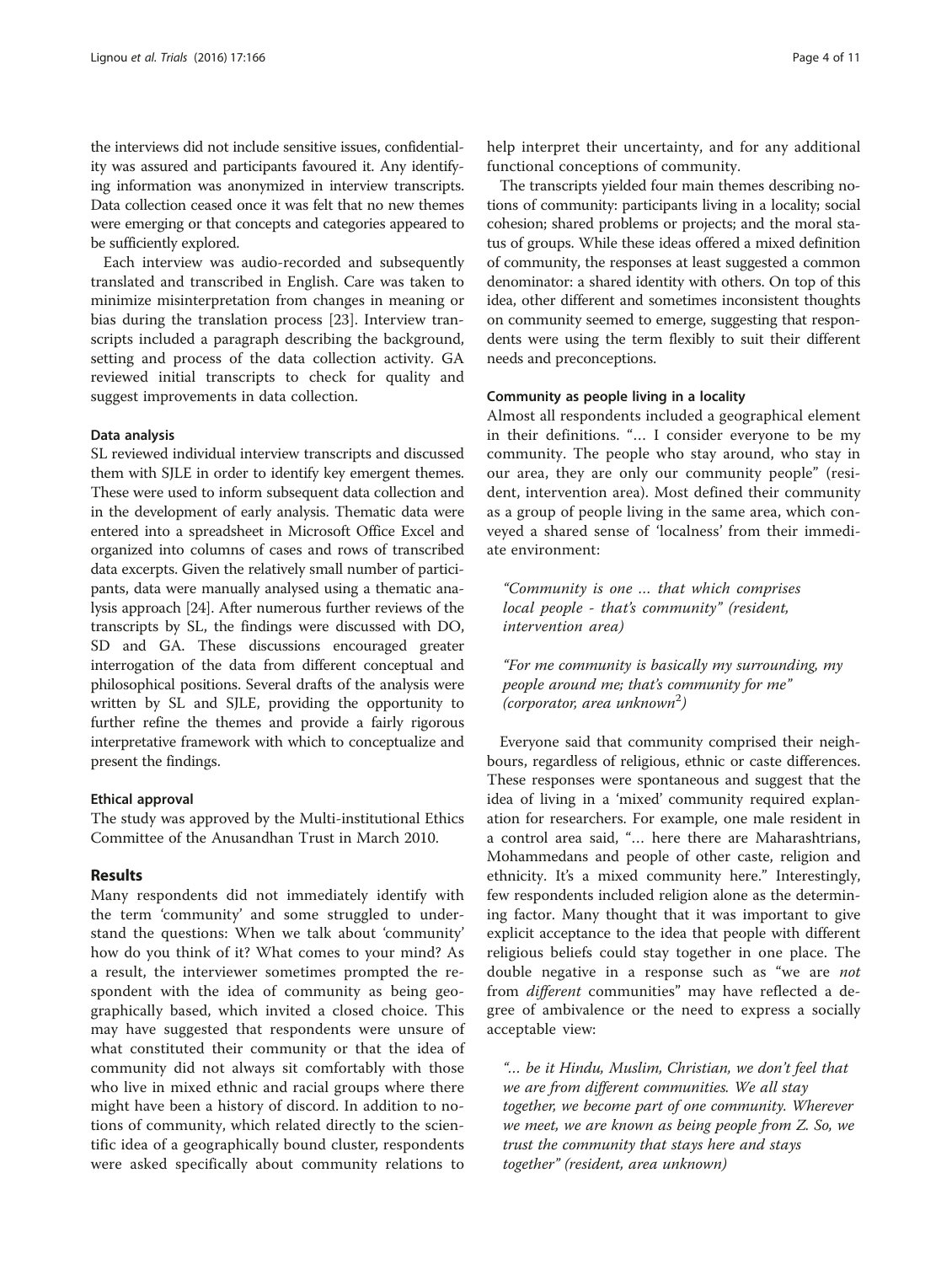As with religion, so with caste. Respondents explicitly and spontaneously rejected the view that community equated to caste, a view which they recognized might be common:

"These caste-caste people say that this is my community … It is not … that I will consider people of my caste to be my community. Everyone is my community" (resident, intervention area)

Here, community is broader than ethnicity or caste, more embracing of society. Given that all respondents lived in informal settlements, the explicit desire to include people from other castes is interesting and may convey a sense of social aspiration by identifying, or even a wish to project a sense of social responsibility onto those more fortunate by claiming a common bond. It seemed acceptable, however, to identify with a place of origin. Some identified their communities as from Uttar Pradesh, some from Gujarat — a solidarity that was often accompanied by language differences — and some in terms of long duration of residence.

The boundaries of the geographical community were closer for some than for others, especially when additionally determined by social relationships:

"… the thing is, our area is divided … This way if you come here and ask us, then we will tell you … these two roads are divided. So in between these two roads, the 10 and 11 Road is there. If you come with people from there and then if you want some information, then why will we give you?" (resident, intervention area)

The respondent, who lived in Road 13, said that she had refused to participate in a study in which the researchers were accompanied by people from Roads 11 and 12. Such a strong affiliation with a narrow geographical area associated with single lanes may have been based on the respondent's ethnicity or religion as Maharashtrian Hindu in a predominantly Muslim area in which many had migrated from northern states.

# Community in terms of social cohesion

A few respondents included family in their responses about community. "My community is my children … my family ... my own. That's it" (resident, intervention area). The relative importance of different members of a social network may be reflected in the order in which the respondent listed them: children first, family second, and own people last, as if in concentric circles. The contrary view was that neighbours were part of the family:

"It's a mixed community here. We think of everyone as being our brother and sister, relative, and accordingly

we stay. Here, I do not have any relatives. They are all at different-different places. But the people of this mohalla (area), they are all my relatives" (resident, control area)

# "The whole area, lane, is my friend. And relatives, no one is there" (resident, intervention area)

As well as conveying a feeling of closeness by identifying community with family, others emphasized the quality or harmonious nature of relationships based on communication and a common language, and gauged their perceived intimacy as analogous to family relations or to friends.

"[Our] Relations are very good with each other. For example, I met you now, so now you have become my Madam (denoting respect towards the female researcher). Now when we start talking gradually, then you will call me didi (sister) or I will call you didi … So that way we have the same relation in the area. We call some people chacha (paternal uncle), mama (maternal uncle), some we call khala (maternal aunt), some we call buwa (paternal aunt). This way the relation is like home … Being related as friends is the best thing …" (resident, intervention area).

This view was not ubiquitous. Some respondents said that residents of the same area had good, but not intimate, relations with each other, and could not be described as friends. Nevertheless, most respondents said that they lived in a united area where all residents had good relations with each other, regardless of their religious or caste differences, an avowal that we have already mentioned. "We maintain harmony with every religion. For us, this is our religion and the other religion is not [our religion]. We maintain relations with people of other religions too" (resident, area unknown). Maintaining relations might sound a little less than heartfelt and the sweeping generalization to every religion might suggest reluctance to cause disquiet. One respondent used the metaphor of sharing a meal to convey the closeness of community relations and the social ritual of eating: "… Everyone … used to sit and eat from the same plate. The Hindus, Christians everyone used to sit and eat from the same plate" (resident, area unknown).

For some, the good relations between groups in their community contrasted with those in other areas.

"Now that everyone stays like one; like one. Now once again they had come, everyone … Everyone stays like one here … Everyone treats us nicely. The people in villages are different. Here no one will think that way" (resident, intervention area).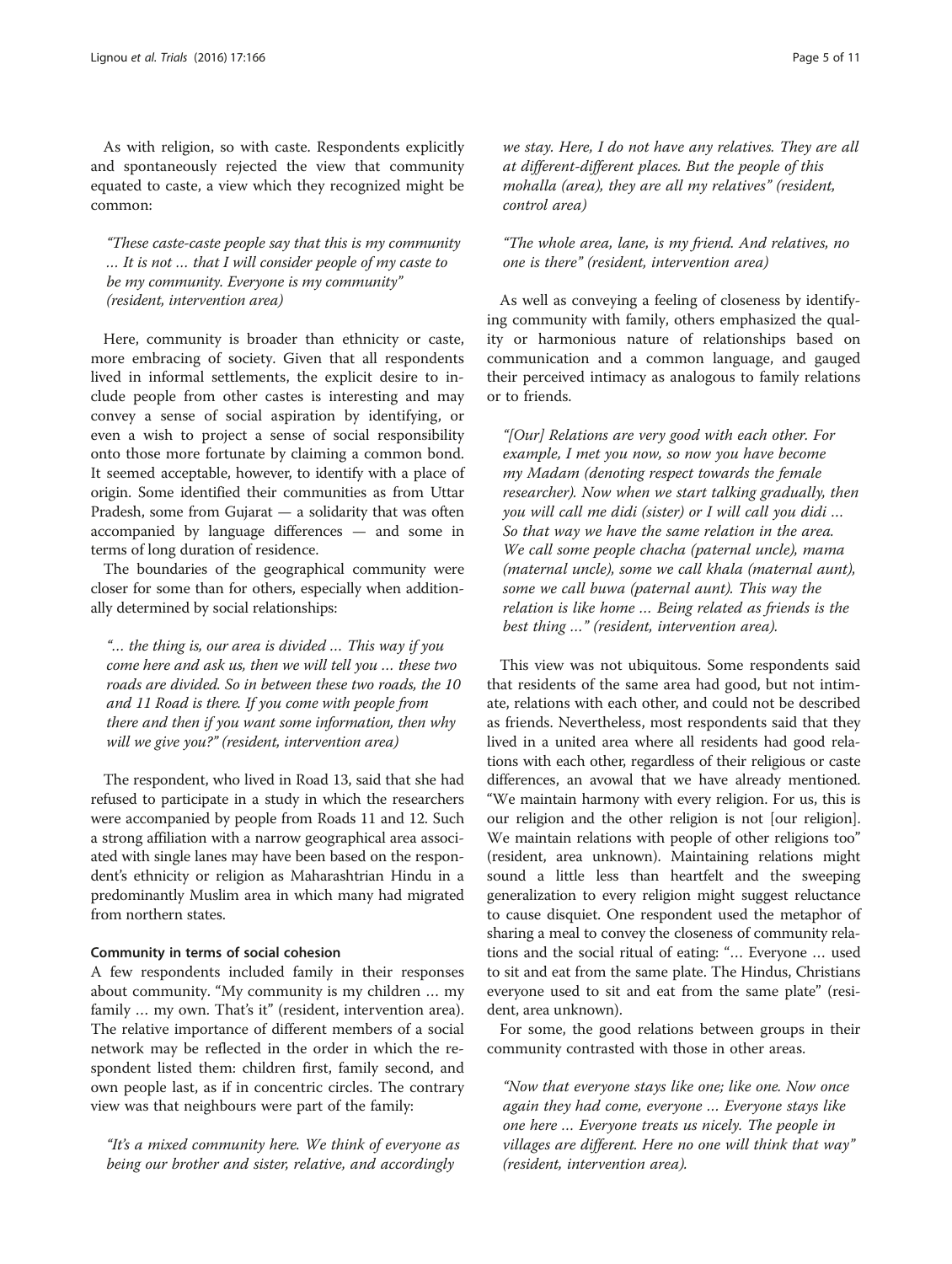This is another example of defining one's community in terms of what it is not. In this case, urban life was compared with rural life. Others compared long-term residents with newcomers. "But in our area, it was we Hindu, Muslim, people belonging to all the religions that are there, we united so that no person from outside can come inside" (resident, control area).

Some respondents, however, believed that their area was not united. Distinctions were made between established residents and recent arrivals, with some effort to ascribe blame for deterioration in quality of life:

"The Muslims who have come from UP, Bihar, Bangladesh, they have made it very dirty. In this last five years this area has become completely dirty. But the Muslims who have come from Bangladesh, because of them there have been incidences of rape on small girls. Since then here the environment has become bad… since the last 10 years; ever since the Samajwadi Party has come to power, Z (president of Samajwadi Party) … since then the gangsterism … lootmaar (vandalism)" (resident, area unknown).

Violence was mentioned and, again, blamed on another group, with the emphasis on the reasonableness of the respondent's position:

"Now the children … of this new, new generation, even for small matters they indulge in physical violence. But the old residents who are there, we first make them understand. If they don't get convinced then even we … the thing is, first of all we are not the kind of people who will indulge in physical violence. We just directly complain, dial the number (to police)" (resident, control area).

#### Community in terms of shared problems or projects

Some respondents said that being a member of a community meant helping neighbours when they were in need, especially when there was no immediate family living nearby. "I don't have relatives here, but if something happens to me now, my entire house would be flooded with people" (resident, intervention area). Less typical responses included helping each other as a corollary of being related like family: "As far as the community is concerned, where we stay, all the local people, we stay like brothers. If they face some problem or if we face some problem then everyone will work together" (resident, intervention area).

Reflecting a view of community in terms of sharing health resources (or in terms of the collective need for a shared resource), many respondents mentioned the lack of a local government hospital, particularly for maternity services.

"At least a hospital should be there. Pregnant women who are there, in Govandi that is there, the nursing home. When it is time to give birth to a child, that time the woman is struggling between life and death … Even the child's life is (at risk), and regarding health, everyone here … thinks. Because when they give birth to kids, it is also important to think about them, isn't it?" (resident, intervention area).

Environmental conditions represented a shared experience that might draw people together and support their notion of community. Water supply — or the lack of it — was a common shared burden: "…the nagar sevika (corporator) here said water will be provided. The pipeline has been dug; pipes have been laid but only for show, to devour money" (resident, area unknown).

"If you see the entire area surrounding … the dirt that falls out of that vehicle keeps falling on the road. In that, our kids play. In that, our women walk. And in that, we have to walk. That is not something less; it is a big bundle of diseases that is given to Z by the Municipal Corporation. Now, here the people seek employment. (Suppose) someone runs a welding factory here. Now if that vehicle has to be welded then its entire dirt will fall at that place. We cannot stop him. Because it is his employment, we cannot say no to him. In a way, he is helpless and we too are helpless. Because he has to earn his living, we suffer from diseases. Everyone staying in this area has to tolerate. So, all these things that are there, meaning this pollution, such big pollution, why is it in Z only? There are many things that one can say…" (gatekeeper, area unknown).

"So here there are many poor people. Since it is a slum area it is a very poor locality. So here there are many diseases … that are usually prevalent. Now if I open this (window) so much smell… will come from this dumping ground. That staying here … is difficult … difficult it is. Now here there are many diseases like TB, malaria, typhoid … Now mainly here there is the smell, dumping ground is there; biomedical this has started…. the entire Mumbai's filth is there. The children here are not safe. Here there is smell, there is … How can the children be safe? [There is] Always something or the other. In a year, every month we have to get medicines for our children" (resident, intervention area).

This having been said, shared problems did not necessarily lead to collective action to relieve them.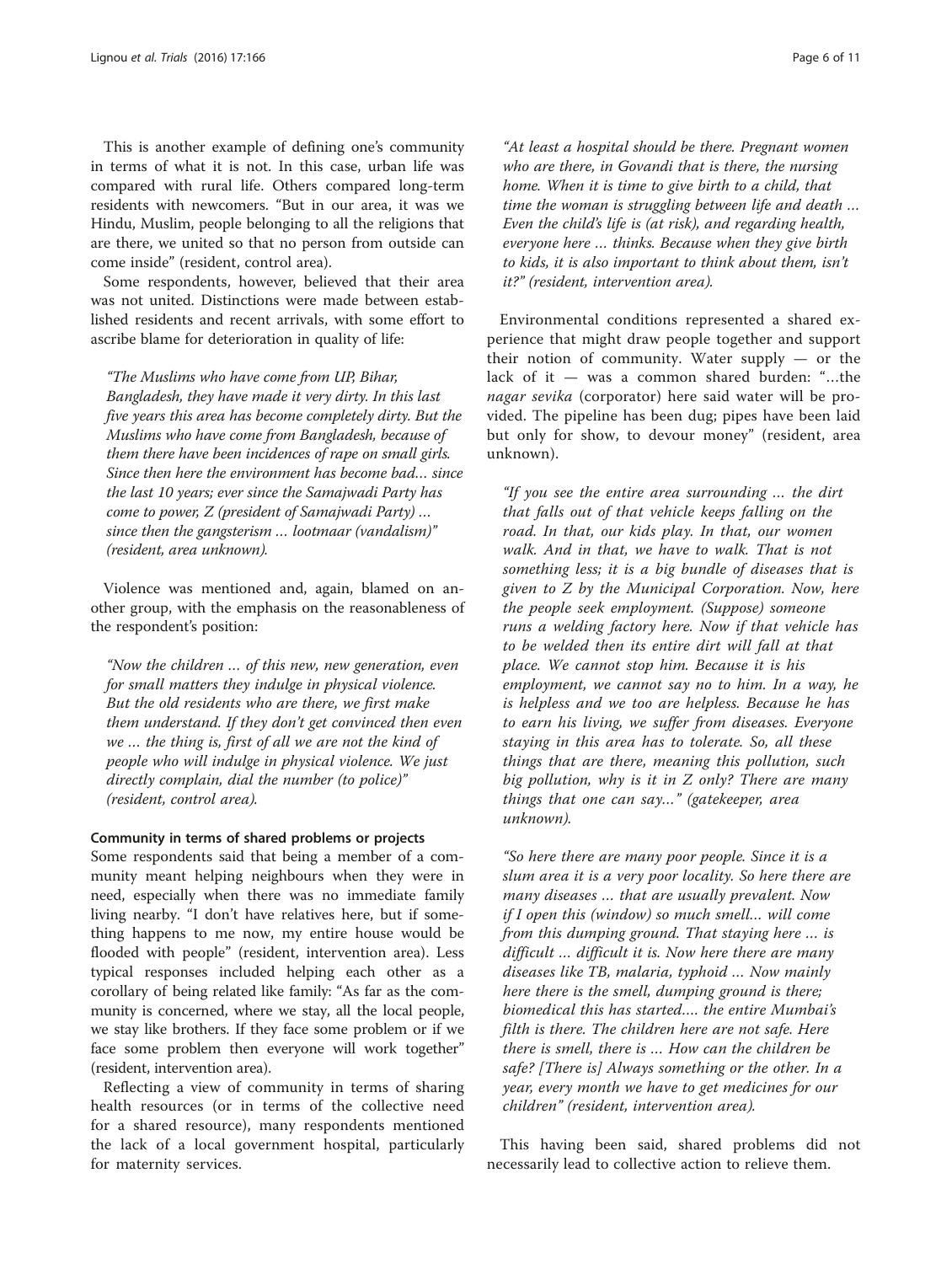"These small diseases like fever happen to kids while playing in filth; these fodia (skin infections) occur in head, in hands, in legs. This continuously keeps happening to someone or the other. And nobody is ready to maintain cleanliness. If one person maintains cleanliness, then four people will come running to make it dirty. This is how it is here … Here, make a wall from this side and from that side and in between, make a road. And the dustbins, the big ones that are there, keep two that side and two this side so that the filth does not happen. In this filth, the children go. How many times the mother will hit the kids saying "don't go, don't go, don't go?" How much can she do to keep the child home? Firstly, the area should be clean. If the place is clean, even the kids will stay clean. Health will also be good then. Health depends on the surroundings" (resident, intervention area).

In the face of such problems, many simply felt helpless to act and seemed to point the blame at the authorities for heaping societal problems on the same vulnerable people identified as groups by virtue of the shared, seemingly intractable, difficulties.

"If you ask any person like me (meaning a resident of this area), then he will say that we are helpless. We stay in slums because we are helpless. (Since) the authorities here give permission to such companies, biomedical waste is brought and burnt here….Now, since 22, 30 years we have been tolerating this (garbage vehicles in our area). Due to this, there are various diseases. If you want to give all diseases in a particular area, then this is the way" (resident, area unknown).

#### Community in terms of moral status of groups

Most respondents believed that both control and intervention areas should have access to intervention services being evaluated in the cluster trial. "We feel bad that one has been given and the other has not been given … No, one should not do this. If one is giving, then give it to everyone little-little." (resident, intervention area). Their views on fairness and study design were led by, and implicitly relied on, geographical notions of community as clusters. In one case, the trial was perceived as socially divisive unless the wider research community understood the reasons for it and the intervention might subsequently be applied to control areas.

"How will we feel … then people will start fighting: that there it is this way, at our place there is nothing like this. Why this? This way everyone will start fighting…. I mean the ones who are understanding, they will keep quiet. Now that it has come there, then one day it will come here too: this way some people will think" (resident, intervention area).

One respondent talked about a queue for such services and the degree of effort those in the control areas had put into the project.

"… For example, you might say that only my lane will get the facilities that are there and that lane will not get. So what I would want is even that lane should get facilities. All the 10 areas should get … I will feel. I will put so much effort that the area in which you get more support, so that our turn may come soon … one thing that we will feel is that our turn should come soon" (resident, control area).

Implicit in these views is the sense of humanity and moral identification with those who are denied services: "This should not happen. For both the communities, it should be the same … In a society, everyone is equal … The people there, humans are the same everywhere, aren't they? There is no difference between people. Even they eat grains, even we eat grains" (resident, control area). A minority said that it was important to them that their area would have partial access to the services. "If my area doesn't receive the services, then I will break Z bhai's head. Because here, we people stay. We know that here such things are needed." (resident, intervention area).

# **Discussion**

The term community seemed to have either a narrow or broad meaning for different respondents. For example, it was used to refer to all of Mumbai or a locality, or was understood in terms of religion (for example, all Muslims). It was also used to describe a group of people who lived in the same area and had something in common besides a shared sense of place, such as religion, ethnicity, dialect, proximity to one's house (residents of the same lane), or a specific relationship with each other (family, relatives).

The term was never used to distinguish people of the same caste, and this raises an important issue. Communal- $\lim$  — in terms of conflict between identity groups — is never far from Indian consciousness and casts a shadow over politics and society. Although caste has been abolished, social divisions persist and subpopulations are still classified according to caste and tribal status. Likewise, the potential for Hindu-Muslim conflict is an ever-present cultural trope that calls to mind a history of violence that extends to the present. The Mumbai riots of 1992–1993 were largely located in poorer areas, and it may be that people felt a need to describe their communities as mutually tolerant, a counterpoint to both society's and their own concerns.3 Finally, the notion of the slum is often used as a means of 'othering' its residents and has many pejorative connotations. One could propose a scenario in which our respondents were keen to emphasize their good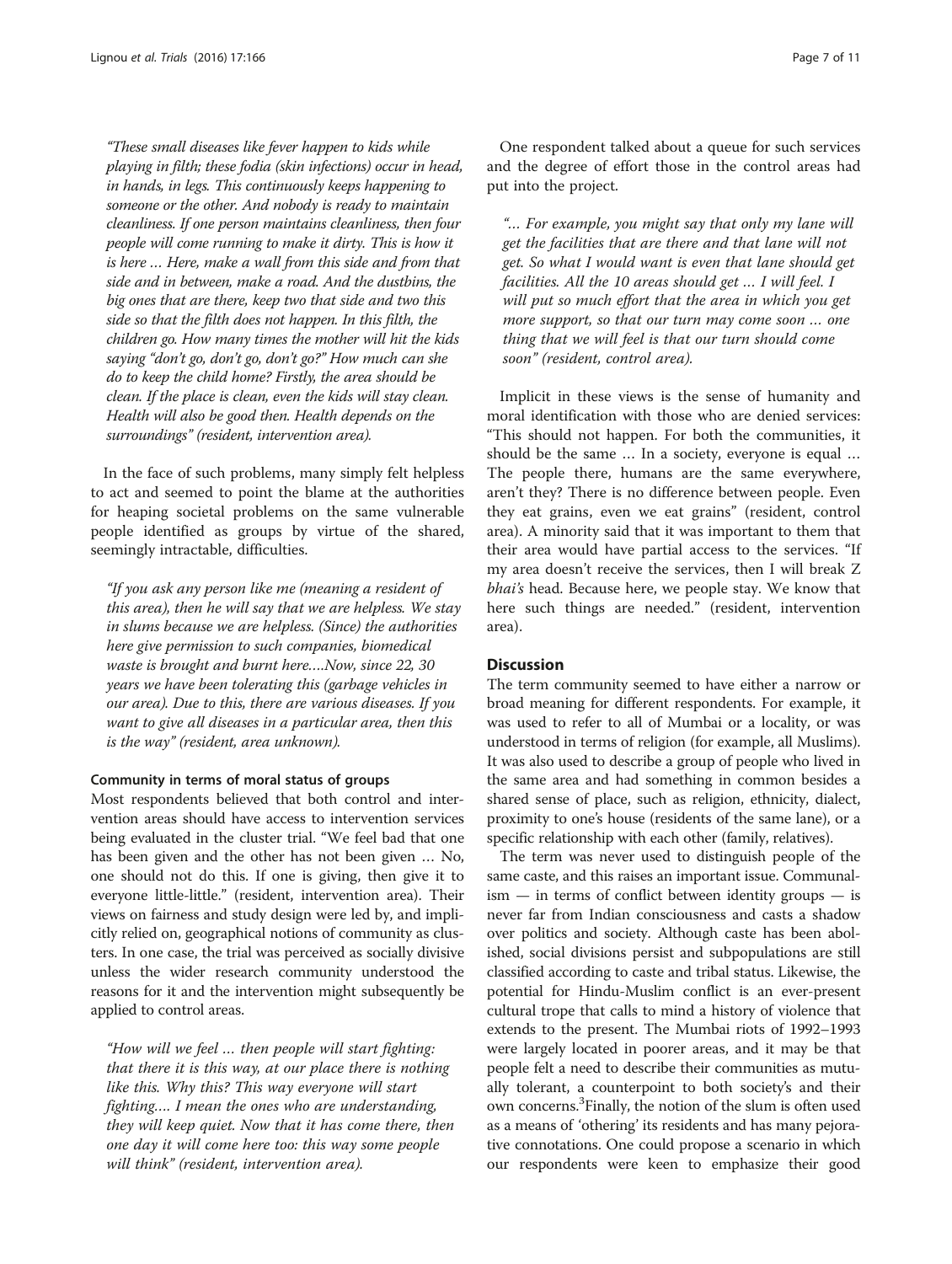relations with their neighbours — particularly in terms of caste and religion — and at the same time to reframe their slum dwelling status in terms of modern urbanity, tolerance and fraternity.

About half of the respondents raised ideas of community additional to geography or locality, most of which were consistent. Some appeared inconsistent and might suggest that people felt that they belonged to more than one community, had multiple identities that either held simultaneously (as in family relations) or were drawn on singly, but were functionally dependent on the context or the question posed (for example, in response to questions about health problems or evaluation of fairness and clusters). Alternatively, they may have not had a clear view of what community is. There were no conflicting responses between individuals in the same area.

The fact that so many were sympathetic to a geographical definition of community means only that their sense of community seems compatible with the scientific notion of a cluster. Most respondents gave a geographical definition, and only two excluded their immediate neighbours. However, the boundaries of the locality, the extent of the community's reach (explicitly or implicitly identified by respondents) and the geographical areas covered by the corresponding clusters were often different. Ideas of geographical boundaries were different even within lay responses; for instance, one gave a narrow geographical definition, including only people who lived in her lane, while two others said that they considered as their community only the people who had been living in the area for many years. Only six people clearly defined their locality as their community and used phrases such as "this is a mixed community". More than a third were prompted to give a geographical definition (most of them had given an apparently inconsistent non-geographical definition before) and eventually agreed that the people in their area — their neighbours — were also their community.

Our findings suggest that there was unlikely to be an obvious conflict between a lay and scientific view of community in the case of this particular CRT. The respondents seemed willing to agree with ideas of community, including scientific ones, once prompted, which might indicate that they were willing to internalize (or rationalize) their involvement in the trial. Some methodological limitations of the study should be noted. When respondents were asked to define their community, half of them did not understand the question to begin with, and the interviewer had to use examples. Either they were unfamiliar with the term and had not been asked to give a definition of community before, or the words that the translator was asked to use (samaaj, basti) and the original term 'community' do not have exactly the same meaning. However,

by using examples and rephrasing questions we believe that responses and their translation did not bear a systematic misinterpretation of the respondents' views.

Existing research suggests that notions of community reflect a distinct set of values and governing structures [[4](#page-9-0)], as well as sufficient social interaction and permanence to allow an individual to identify herself as a community member [\[3](#page-9-0)]. Good relations between the residents of an area are not sufficient to claim that people with a shared sense of place constitute a community. $4$  In particular, some respondents said that they did not have harmonious relations with their neighbours. This might have methodological implications for cluster design and for research governance, including the choice of cluster, statistical adjustment for similarity and the roles of gatekeepers in proving cluster consultation or permission on behalf of the cluster [\[2](#page-9-0)].

A few people said that the reason that all residents lived in harmony, despite the fact that they lived so densely, was that they did not interfere with each other's lives. The intervention under test encouraged community members to discuss intimate personal issues such as family planning and domestic violence. It was, therefore, important that beneficiary definitions of community were respected, in order to prevent their having to discuss this sort of information with people they did not regard as members of their group and who might not consider discretion and confidentiality important values. Responses to perceived causes of disease were also associated with geographical ideas such as environmental or living conditions and access to hospital facilities, and these resonate with the scientific notion of clusters and the need to address a shared problem. Many respondents thought that denying control clusters access to the trial intervention would be unfair, and often referred to clusters as communities, apparently adopting a scientific view and suggesting they had sympathy with the wider society of included clusters.

Future research could investigate the potential for such mismatch in other, more controversial, CRTs in order to judge whether it is an issue worthy of ethics review. The question of what a community is and how well scientists are able to incorporate such a notion seems logical prior to any analysis of balancing the social value of a CRT against the risks and potential benefits to individuals within communities. Despite the comforting findings in our study, it is still conceivable that artificial division of communities or social groups (to achieve smaller numbers of individuals in each cluster) could lead to social and political conflicts.

#### Potential social disharmony and mistrust

A trial might create intra-community tensions between participants and non-participants or between intervention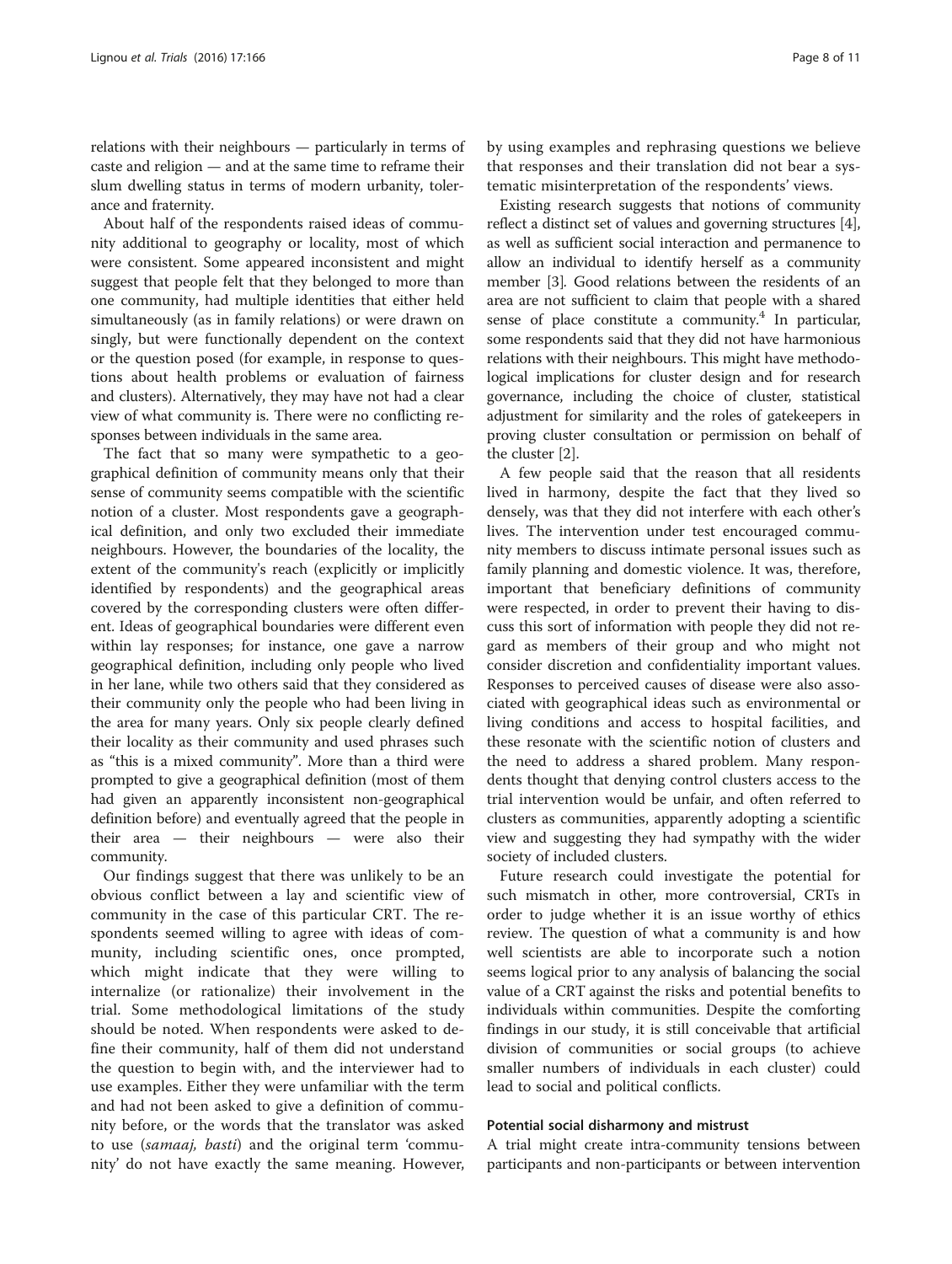and control groups, linked to the provision of services and the nature of individual costs and benefits. This would undermine relations of trust and understanding between researchers and social groups who participate in research. Moreover, a potential disagreement between a lay and scientific view of community could have methodological implications, such as contamination (because of the proximity between the members of the group), and ultimately undermine the value of the study.

#### Potential harms to individual members

Differences between internal and external definitions of community may also affect the interests and rights of individual members of the social groups that participate in research. Researchers usually define social groups by the way they function socially, politically or morally as whole groups, or by their genetic or disease characteristics, but the perspectives of individual members may be different. An individual's membership may be voluntary (membership in a group may be important to an individual's sense of identity) [\[25,](#page-9-0) [26](#page-10-0)], but may also be involuntary (the benefits and harms of a group may affect an individual because she has been born and raised in it and not because she has chosen it) [\[27](#page-10-0)]. Determining who is and who is not a member of a group can be a matter of dispute [\[13](#page-9-0)]. In CRTs, this dispute may be problematic, especially in the case of cluster trials that include interventions, which cannot be administered individually (cluster-cluster trials), in which individual participants cannot opt out or are not offered the opportunity to consent. Potential harms to individual members, such as stigmatization and undue influence to participate, should be considered. In contrast, individuals may not be identified by researchers as members of a social group and may be denied the right to participate.

#### Uncertainty of the role of the gatekeeper

The way cluster boundaries are defined in CRTs will also affect the approach to issues of representation. A cluster might include a well-defined group — for example, a village — with legitimate political authority that could represent and protect the group's interests and consult the researchers on group needs and values. However, a trial may include clusters with more than one well-defined group for example, two or three villages — and offer shared resources and interventions through collaboration. If the groups have different values, needs and traditions, which cannot be reconciled, which group's interests should take priority? How should conflicting interests (be they individual- or group-based) held by stakeholders be balanced, in theory or practice? Practical challenges concerning the resolution of disputes between different parties (especially when there is potential harm) should also be considered.

Since a variety of clusters are involved in CRTs, the degree to which group and community interests may be affected by a disagreement between scientific and lay views of community will vary. Social groups range from extremely heterogeneous to homogeneous. They may consist of geographically dispersed populations or highly localized communities that share common sociocultural traditions and whose members interact frequently [\[28](#page-10-0)]. Moreover, there are multiple types of relations between individuals and their groups or communities; for some individuals membership may be voluntary, and for others involuntary. Some individuals may have exclusive membership of a community, while others may be identified with several communities [\[29\]](#page-10-0). Different interests and goods will be affected in different types of communities. For instance, a trial in which cohesive communities such as villages are divided into clusters may seriously affect the maintenance and integrity of their social structures and the solidarity and unity between their members, while a trial that randomizes hospital wards would not have the same implications. In the latter case, other common interests would be at stake for cluster members (the patients in the wards), such as their interests in the quality of the services that facilities provide [\[13\]](#page-9-0). Finally, the degree and kinds of interests that could be affected by group participation in CRTs will also depend on the type of study. For instance, group-based interests are more likely to be substantially affected in a CRT that tests a new vaccine than in a knowledge-translation study.

#### A combination of the scientific and lay approach

To provide the conceptual resources to better address potential conflicts between researchers and research participants that may be morally problematic, we wish to suggest another type of community, which incorporates/ takes into account the goals/needs of both researchers and non-researcher stakeholders. This would respect residents' needs and values and would reduce the potential methodological difficulties of defining the boundaries of the cluster and of statistically adjusting for similarities within each cluster. By using existing forums for community engagement (especially in community participatory research or community participatory action research), researchers could explore what individuals' primary sense of community or social group comprises and, where possible, try to fit the clusters around them. The difference between this notion of community and the cluster is that it would also be based on people's values and needs and would not be an external definition created solely for scientific purposes. It would also entail a normative process, meaning that it would presuppose that researchers know and respect the existing social relations and hierarchies and through this avoid intra-community tensions. Members of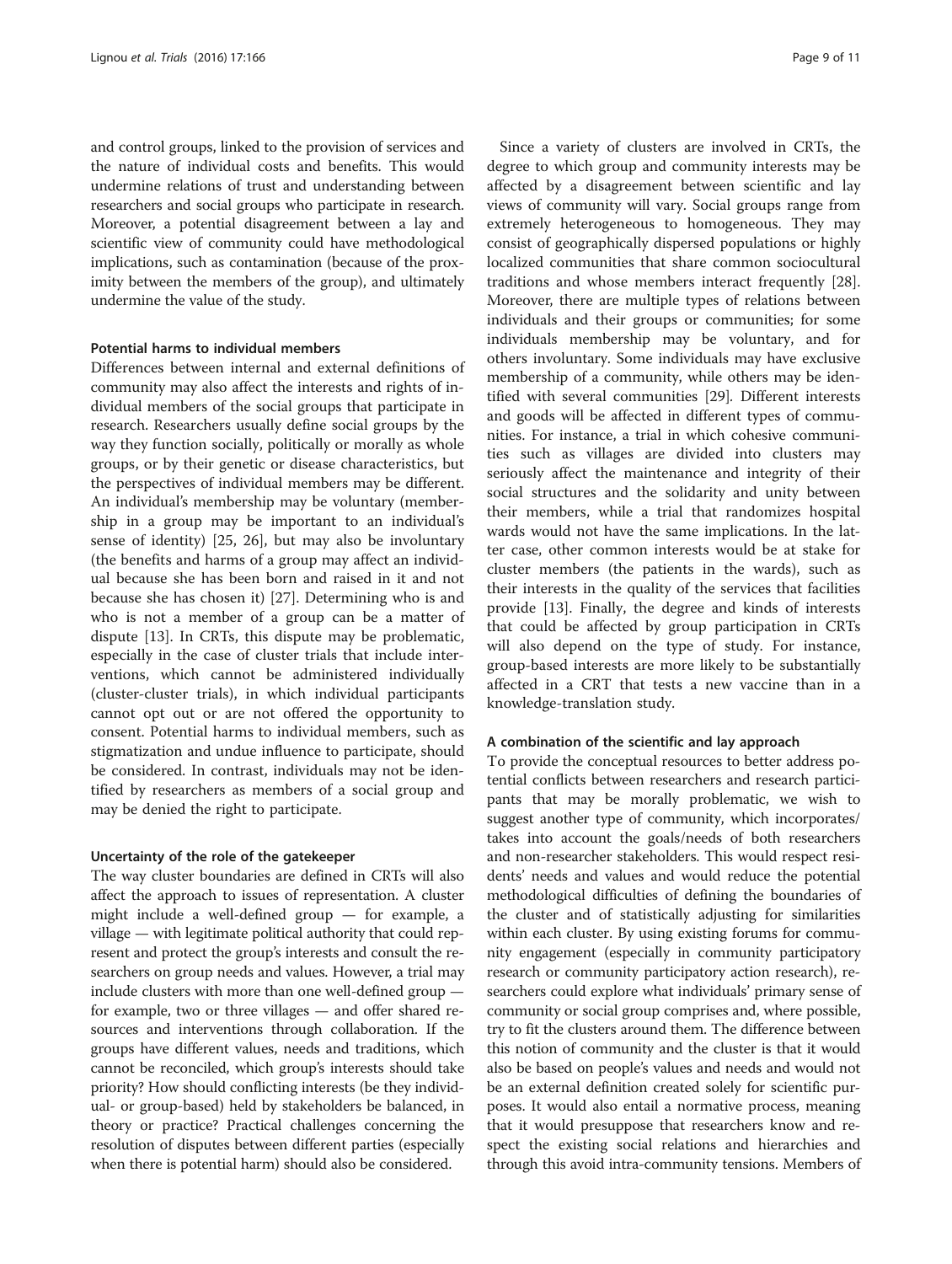<span id="page-9-0"></span>the community do not necessarily need to be close to all other members, but should be able to work together and in harmony with those who have the same health needs.

#### Conclusion

Our findings suggest that, while there might be challenges to drawing cluster boundaries in CRTs, it is unlikely to be problematic in the particular trial under study. Nevertheless, we argue that it is morally and politically important to take social factors into account — as well as statistical efficiency — when choosing the size and type of clusters and designing a comparative trial. One method of informing such a design would be to use existing community forums to understand what individuals' primary sense of community or social group comprises and, where possible, to fit the clusters around such perceptions.

## **Endnotes**

<sup>1</sup>The 20 resource centres were opened in three phases  $$ of 6, 6 and 8 — at six-month intervals. Each centre was rented and refurbished and its community officers recruited and trained in advance of the opening time, and all were opened and functional at the planned times. It took one year to open them all (at zero, six, and 12 months). <sup>2</sup>

<sup>2</sup>Researchers are unsure of the respondents' location in which they lived.

<sup>3</sup>Although we did not want to give an interpretative authority with respect to participants' behaviours or statements, we considered that a distinction should be made between what people say about their conceptions of their community and who is in it and that they actually hold true. <sup>4</sup>

<sup>4</sup>Although good relations are more likely to lead to active cooperation.

#### Abbreviations

CRT: cluster randomized trial; ICC: intra-cluster coefficient; NFHS: National Family Health Survey; PAD: persons of an age at risk of cardiac arrest; SNEHA: Society for Nutrition, Education and Health Action.

#### Competing interests

The authors declare that they have no competing interests.

#### Authors' contributions

SJLE conceived the paper, DO, GA, SL and SJLE designed the question schedules and SL and SJLE analysed the transcripts, while SD, JM, NSM and SL collected the data. All authors read and approved the final manuscript.

#### Acknowledgements

SJLE is funded by the NIHR UCLH/UCL Biomedical Research Centre, SL by a MRC (UCL Crucible) PhD studentship, and DO, GA, SD, JM, and NSM by the Wellcome Trust (091561/Z/10/Z).

#### Author details

<sup>1</sup>University College London, London, UK. <sup>2</sup>Society for Nutrition, Education and Health Action (SNEHA), Urban Health Centre, 60 Feet Road, Dharavi, Mumbai 400017, Maharashtra, India. <sup>3</sup>Institute for Global Health, Institute of Child Health, 30 Guilford Street, London WC1N 1EH, UK.

#### Received: 14 January 2015 Accepted: 9 March 2016 Published online: 28 March 2016

#### References

- 1. Hunter D. The concept of community in Bioethics. Public Health Ethics. 2012;4:12–3.
- 2. Gallo A, Weijer C, White A, Grimshaw JM, Boruch R, Brehaut JC, et al. What is the role and authority of gatekeepers in cluster randomized trials in health research? Trials. 2012;13:116.
- 3. Ragin DF, Ricci E, Rhodes R, Holohan J, Smirnoff M, Richardson LD. Defining the "community" in community consultation for emergency research: findings from the community VOICES study. Soc Sci Med. 2008;66:1379–92.
- 4. Weijer C, Anderson JA. A critical appraisal of protections for aboriginal communities in biomedical research. Jurimetrics. 2002;42:187–98.
- 5. MacQueen KM, McLellan E, Metzger DC, Kegeles S, Strauss RP, Scotti R, et al. What is community? An evidence-based definition for participatory public health. Am J Public Health. 2001;91:1929–38.
- 6. Fleischman AR. Community engagement in urban health research. J Urban Health. 2007;84:469–71.
- 7. Israel BA, Parker EA, Rowe Z, Salvatore A, Minkler M, López J, et al. Community based participatory research: lessons learned from the Centers for Children's Environmental Health and Disease Prevention Research. Environ Health Persp. 2005;113:1463–71.
- 8. Patric DL, Wikizer TM. Community and health. In: Amick BC, Levine S, Tarlov AR, Walsh DC, editors. Society and health. New York: Oxford University Press; 1995.
- 9. Weber M, Roth G, Wittich P. Economy and society. Berkeley: University of California Press; 1978.
- 10. CDC/ATSDR. (1997). Principles of community engagement, CDC/ATSDR Committee on Community Engagement. [http://www.atsdr.cdc.gov/](http://www.atsdr.cdc.gov/communityengagement/) [communityengagement/.](http://www.atsdr.cdc.gov/communityengagement/) Accessed 22 February 2011.
- 11. Tindana PO, Singh JA, Tracy CS, Upshur RE, Daar AS, Singer PA, et al. Grand challenges in global health: community engagement in research in developing countries. PLoS Med. 2007;4:e273.
- 12. Anderson BRO'G. Imagined communities: reflections on the origin and spread of nationalism (Revised and extended. ed.). London: Verso; 1991.
- 13. Sharp RR, Foster MW. Grappling with groups: protecting collective interests in biomedical research. J Med Philos. 2007;32(4):321–37.
- 14. Marsh VM, Kamuya DK, Parker MJ, Molyneux CS. Working with concepts: the role of community in international collaborative biomedical research. Public Health Ethics. 2011;4:26–39.
- 15. Goodman RM, Steckler A, Hoover S, Schwartz R. A critique of contemporary community health promotion approaches: based on a qualitative review of six programs in Maine. Am J Health Promot. 1993;7:208–20.
- 16. Couzos S, Lea T, Murray R, Culbong M. 'We are not just participants—we are in charge': the NACCHO Ear Trial and the process for aboriginal communitycontrolled health research. Ethnic Health. 2005;10:91–111.
- 17. Vallely A, Shagi C, Kasindi S, Desmond N, Lees S, Chiduo B, et al. The benefits of participatory methodologies to develop effective community dialogue in the context of a microbicide trial feasibility study in Mwanza, Tanzania. BMC Public Health. 2007;7:133.
- 18. Cargo M, Mercer SL. The value and challenges of participatory research: strengthening its practice. Annu Rev Public Health. 2008;29:325–50.
- 19. Minkler M, Vasquez VB, Tajik M, Petersen D. Promoting environmental justice through community-based participatory research: the role of community and partnership capacity. Health Educ Behav. 2008;35:119–37.
- 20. Shagi C, Vallely A, Kasindi S, Chiduo B, Desmond N, Soteli S, et al. A model for community representation and participation in HIV prevention trials among women who engage in transactional sex in Africa. AIDS Care. 2008;20:1039–49.
- 21. Upshur RE, Lavery JV, Tindana PO. Taking tissue seriously means taking communities seriously. BMC Med Ethics. 2007;8:11.
- 22. Shah More N, Das S, Bapat U, Rajguru M, Alcock G, Joshi W, et al. Community resource centres to improve the health of women and children in Mumbai slums: study protocol for a cluster randomized controlled trial. Trials. 2013;14:132.
- 23. Easton KL, Fry McComish J, Greenberg R. Avoiding common pitfalls in qualitative data collection and transcription. Qual Health Res. 2000;10:703–7.
- 24. Lacey A, Luff D. Qualitative data analysis. The NIHR RDS for the East Midlands/Yorkshire & the Humber; 2007.
- 25. McMillan DW, Chavis DM. Sense of community: a definition and theory. J Community Psychol. 1986;14:6–23.